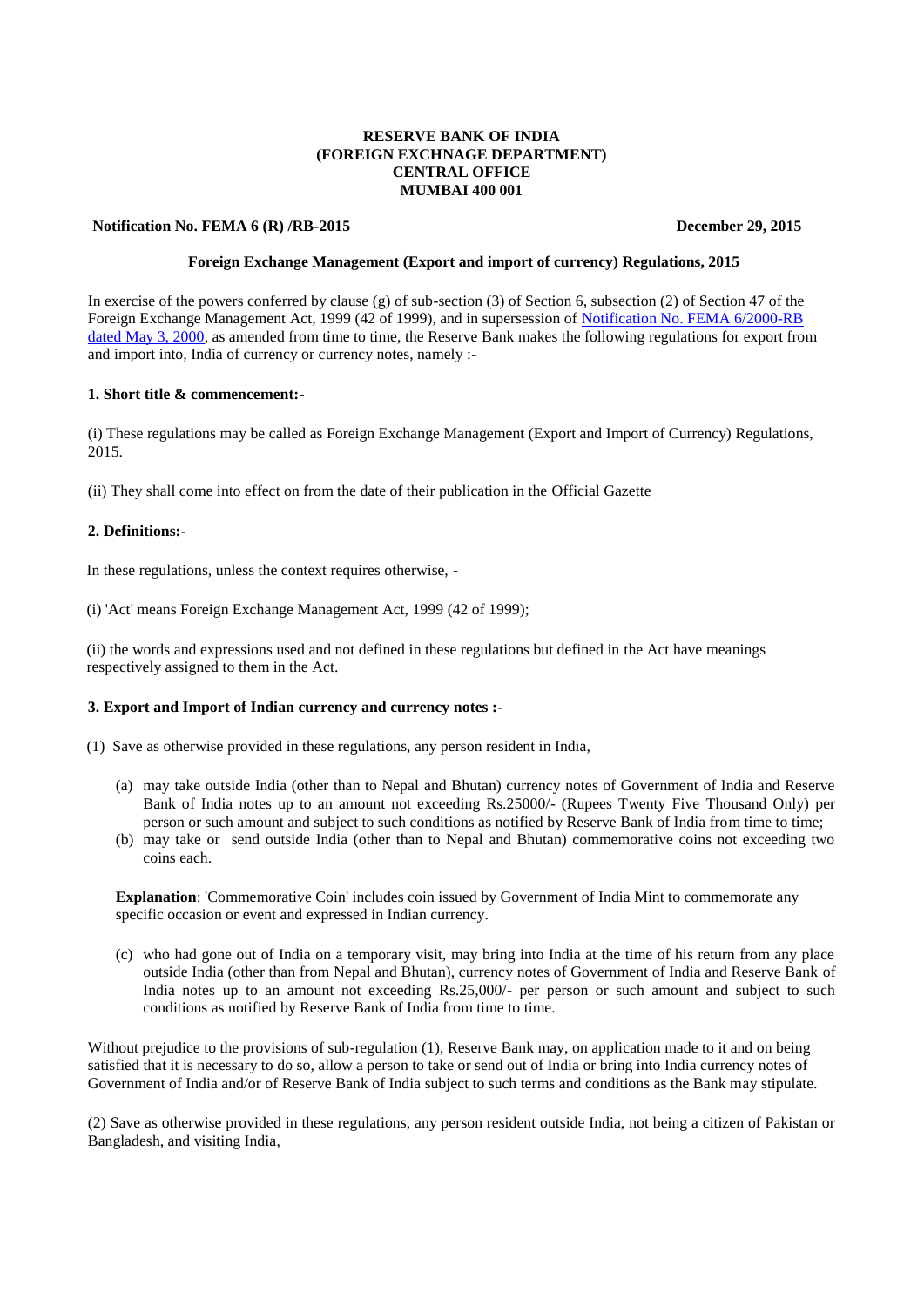- (a) may take outside India currency notes of Government of India and Reserve Bank of India notes up to an amount not exceeding Rs.25000 (Rupees Twenty Five Thousand Only) per person or such other amount and subject to such conditions as notified by Reserve Bank of India from time to time.
- (b) may bring into India currency notes of Government of India and Reserve Bank of India notes up to an amount not exceeding Rs.25000 (Rupees Twenty Five Thousand Only) per person or such other amount and subject to such conditions as notified by Reserve Bank of India from time to time.

# **4. Prohibition on Export of Indian coins:-**

No person shall take or send out of India the Indian coins which are covered by the Antique and Art Treasure Act, 1972.

### **5. Prohibition on export and import of foreign currency:-**

Except as otherwise provided in these regulations, no person shall, without the general or special permission of the Reserve Bank, export or send out of India, or import or bring into India, any foreign currency.

# **6. Import of foreign exchange into India:-**

A person may -

- (a) send into India without limit foreign exchange in any form other than currency notes, bank notes and travellers cheques:
- (b) bring into India from any place outside India without limit foreign exchange (other than unissued notes),

provided that bringing of foreign exchange into India under clause (b) shall be subject to the condition that such person makes, on arrival in India, a declaration to the Custom authorities in Currency Declaration Form (CDF) annexed to these Regulations;

provided further that it shall not be necessary to make such declaration where the aggregate value of the foreign exchange in the form of currency notes, bank notes or traveller's cheques brought in by such person at any one time does not exceed US\$10,000 (US Dollars ten thousands) or its equivalent and/or the aggregate value of foreign currency notes brought in by such person at any one time does not exceed US\$ 5,000 (US Dollars five thousands) or its equivalent.

#### **7. Export of foreign exchange and currency notes:-**

(1) An authorised person may send out of India foreign currency acquired in normal course of business,

(2) Any person may take or send out of India, -

- (a) Cheques drawn on foreign currency account maintained in accordance with Foreign Exchange Management (Foreign Currency Accounts by a person resident in India) Regulations, 2000;
- (b) foreign exchange obtained by him by drawal from an authorised person in accordance with the provisions of the Act or the rules or regulations or directions made or issued thereunder ;
- (c) currency in the safes of vessels or aircrafts which has been brought into India or which has been taken on board a vessel or aircraft with the permission of the Reserve Bank ;

(3) Any person may take out of India, -

- (a) foreign exchange possessed by him in accordance with the Foreign Exchange Management (Possession and Retention of Foreign Currency) Regulations, 2015;
- (b) unspent foreign exchange brought back by him to India while returning from travel abroad and retained in accordance with the Foreign Exchange Management (Possession and Retention of Foreign Currency) Regulations, 2015;